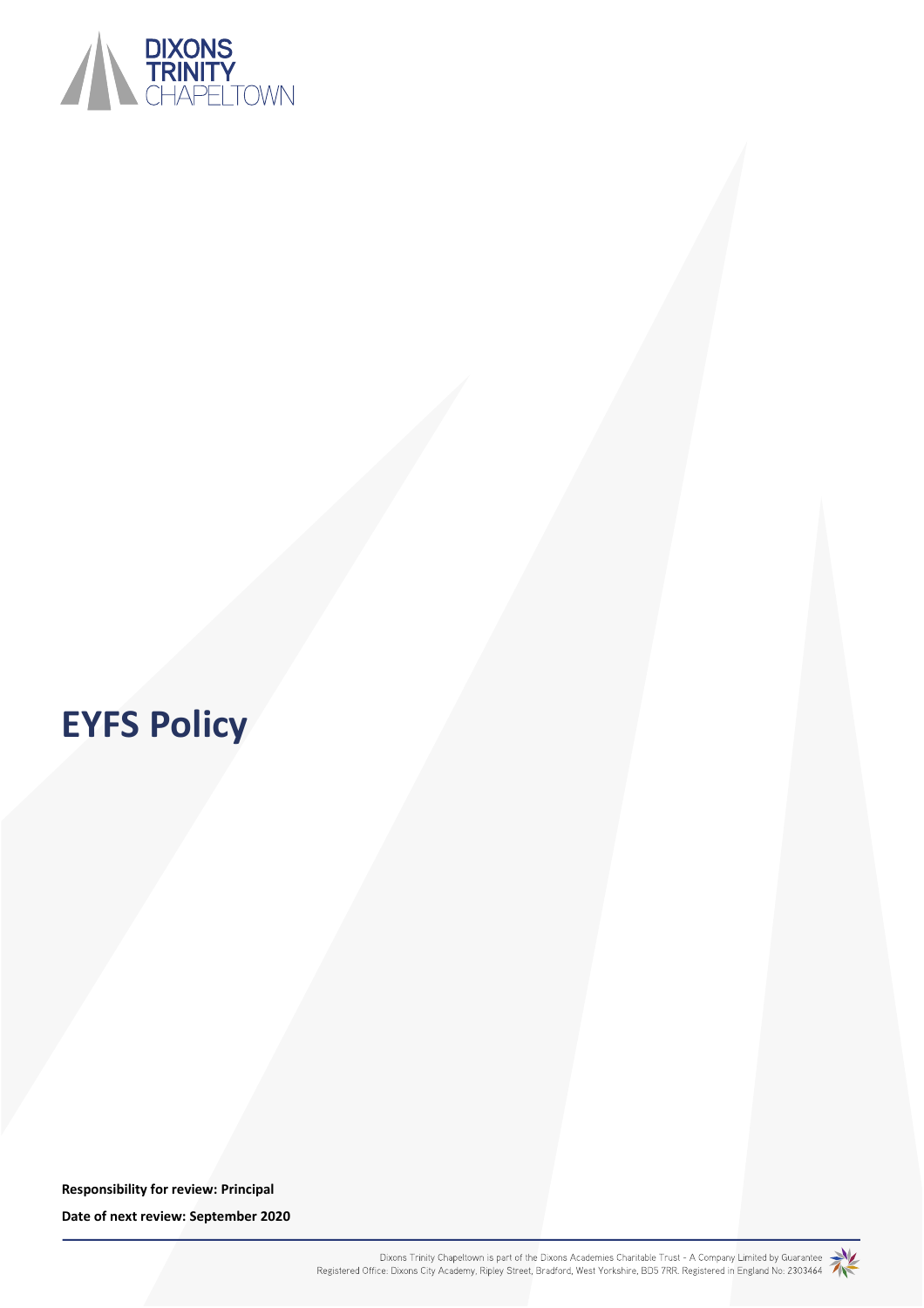# **Principles**

We adhere to the Statutory Framework of the EYFS and the four guiding principles that shape practice within Early Years settings:

- Every child is a unique child who is constantly learning and can be resilient, capable, confident and self-assured.
- Children learn to be strong and independent through positive relationships.
- Children learn and develop well in enabling environments, in which their experiences respond to their individual needs and there is a strong partnership between practitioners and parents and / or carers.
- Children develop and learn in different ways and at different rates.

## **Aims**

AtDixons, we aimto provide the highest quality care and education for allour children thereby giving them a strong foundation for their future learning. We create a safe and happy environment with motivating and enjoyable learning experiences that enable children to become confident and independent learners. We value the individual child and work alongside parents and others to meet their needs and help every child reach their full potential.

## **Practice**

As part of our practice we:

- provide a balanced curriculum, based on the EYFS, across the seven areas of learning, using play as the vehicle for learning
- promote equality of opportunity and early intervention for those children who require additional support
- work in partnership with parents
- plan challenging learning experiences, based on the individual child, informed by observation and assessment
- provide opportunitiesfor children to engage in activitiesthat are adult-initiated and child-initiated, supported by the adult
- provide a secure and safe learning environment indoors and out

# **Foundation Stage curriculum**

We plan an exciting and challenging curriculum based on our observation of children's needs, interests, and stages of development across the seven areas of learning. All the seven areas of learning and development are important and inter-connected.

Three areas are particularly crucial for igniting children's curiosity and enthusiasm for learning, and for building their capacity to learn, form relationships and thrive.

These three areas are the **prime** areas:

- Communication and language
- Physical Development
- Personal, Social and Emotional Development

Children are also supported in the four **specific** areas through which the three **prime** areas are strengthened and applied.

The **specific** areas are:

- Literacy
- Mathematics
- Understanding the World
- Expressive Arts and Design

# **Planning and teaching**

Children have whole group and small group sessions which increase in time as they progress through Reception. There are daily phonics and maths sessions using 'Read Write Inc.' and 'Mathematics Mastery'.

The curriculum is delivered using a play-based approach as outlined by the EYFS, 'Each area of learning and development must be implemented through planned, purposeful play and through a mix of adult-led and child-initiated activities' (EYFS 2016).

We plan a balanced curriculum that gives children the opportunity to engage in their own child-initiated activities and those that are planned by the adults. During children's play, Early Years practitioners interact to stretch and challenge children further.

In planning and guiding children's activities, we reflect as practitioners on the different ways that children learn and reflect these in our practice.